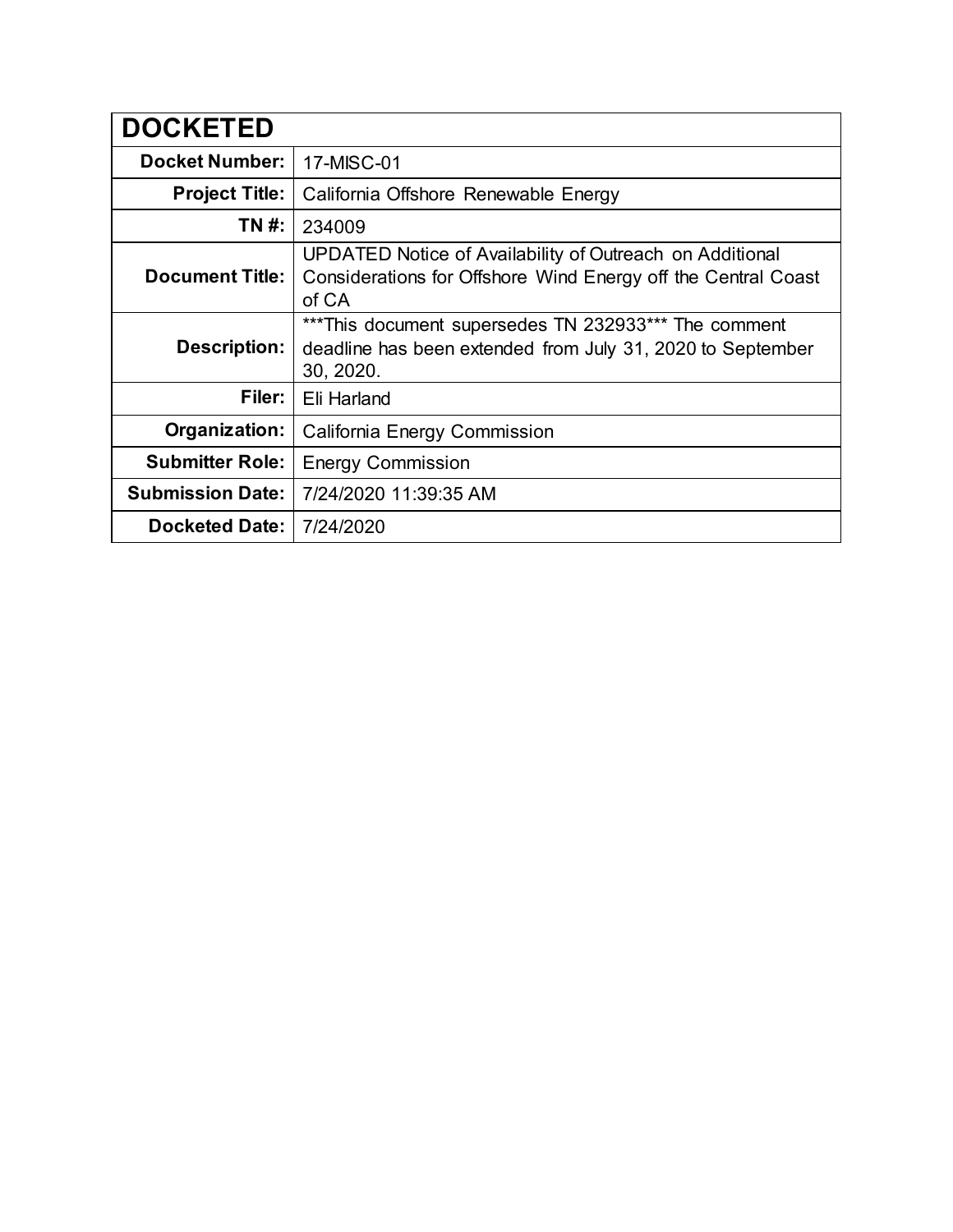#### **CALIFORNIA ENERGY COMMISSION** 1516 Ninth Street Sacramento, California 95814

Main website: www.energy.ca.gov CEC-57 (Revised 1/19)



# **Notice of Availability "Outreach on Additional Considerations for Offshore Wind Energy off the Central Coast of California" Docket 17-MISC-01**

Please take notice that the deadline for written comments on the attached summary of next steps to consider offshore wind energy opportunities off the Central Coast of California has been extended from July 31, 2020 to **September 30, 2020**. The deadline is being extended to allow for additional opportunities for public and stakeholder outreach.

On February 7, 2020 the California Energy Commission (CEC) announced the availability of a summary of next steps to consider offshore wind opportunities off the Central Coast of California.<sup>[1](#page-1-0)</sup> This summary has been updated to reflect a new approach to public outreach consistent with the recommendations from the California Department of Public Health and local county orders to encourage physical distancing to slow the spread of COVID-19. The map included with the summary of next steps has also been updated to show additional geographic information.

#### **Background**

 $\overline{a}$ 

The first meeting of the Bureau of Ocean Energy Management (BOEM) California Intergovernmental Renewable Energy Task Force (California Task Force) was held in October 2016, and the second meeting in September 2018. In October 2018, BOEM published a Call for Information and Nominations (Call) for three areas off the California coast, two of which are offshore the Central Coast: Morro Bay Call Area and Diablo Canyon Call Area.

Within BOEM's published Call in 2018, the Morro Bay and Diablo Canyon Call Areas were assessed as incompatible with wind energy development by the U.S. Department of Defense (DoD).

On August 21, 2019, Congressman Salud Carbajal hosted a meeting with senior officials from DoD, BOEM, the National Oceanic and Atmospheric Administration

<span id="page-1-0"></span><sup>1</sup>The original Notice of Availability of Outreach on Additional Considerations for Offshore Wind off the Central Coast of California (TN 231989) filed to the CEC's Offshore Renewable Energy Docket on February 7, 2020 is available at:

[https://efiling.energy.ca.gov/GetDocument.aspx?tn=231989&DocumentContentId=63852.](https://efiling.energy.ca.gov/GetDocument.aspx?tn=231989&DocumentContentId=63852)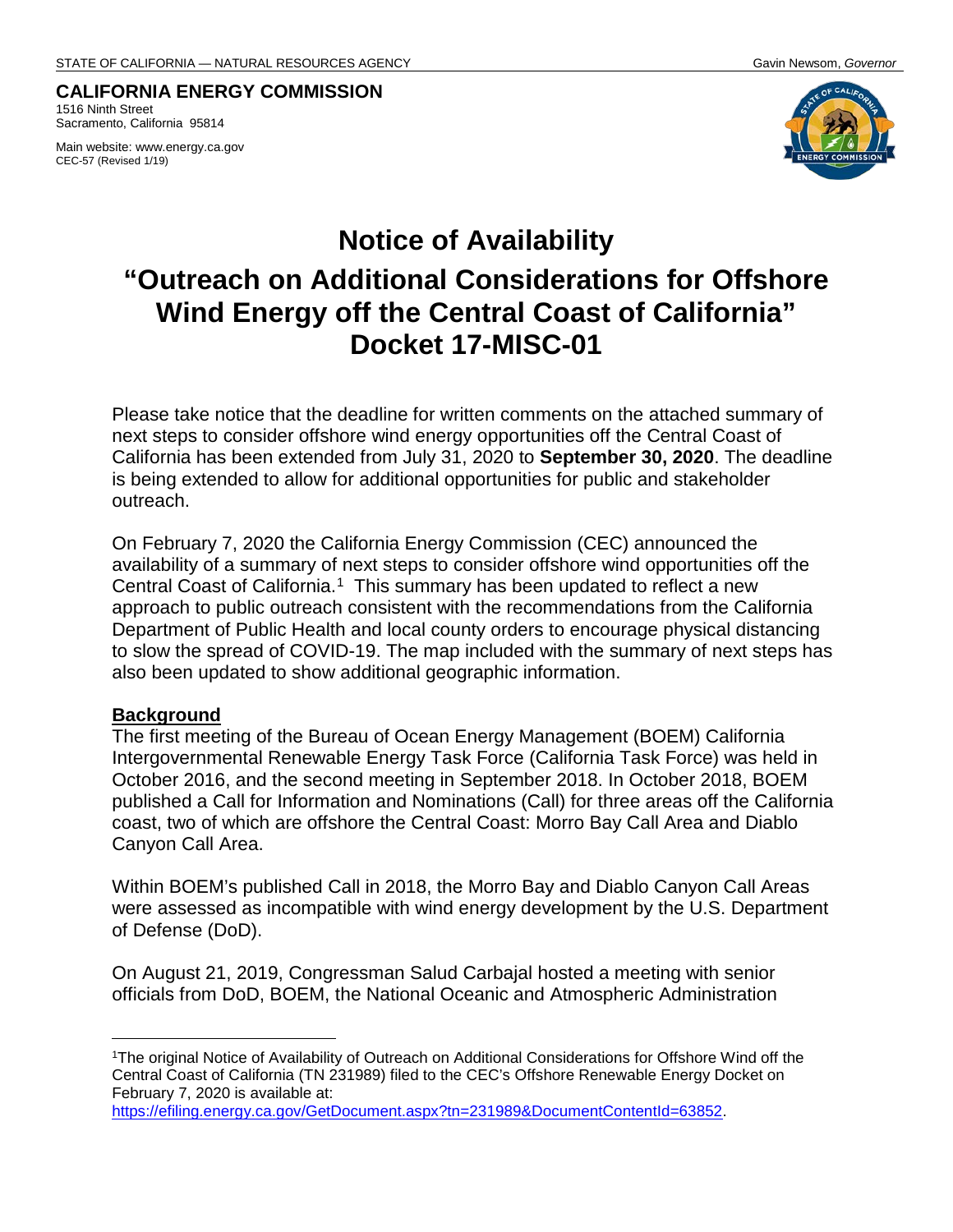(NOAA Sanctuaries), the CEC, and state and locally elected representatives to discuss a path toward finding a solution that accommodates a viable offshore wind industry on the Central Coast and meets the mission of DoD to test, train and operate.

At the August 21, 2019 meeting, Congressman Carbajal, Congressman Jimmy Panetta, Assistant Secretary of Defense for Sustainment, BOEM, NOAA Sanctuaries, and the State of California (State) agreed to participate in a series of meetings to identify solutions off the Central Coast. A group comprised of DoD, BOEM, NOAA Sanctuaries, Congressman Panetta's office and the State led by Congressman Carbajal's office met multiple times following the August 21, 2019, meeting.

The State and BOEM are initiating a process to receive input from local, state, and federal agencies, tribal governments, stakeholders, and the public.

**Oral comments:** Oral comments will be accepted during public workshops. Public workshops to discuss the summary and map are described in the attached updated summary of next steps. The CEC will publicly notice such workshops in the future.

**Written comments:** Written comments must be submitted to the CEC's Docket Unit. Written comments were originally due July 31, 2020, however written comments are now due **September 30, 2020**. Written and oral comments, attachments, and associated contact information (e.g., address, phone number, email address) become part of the viewable public record. This information may also become available via any Internet search engine.

The CEC encourages use of its electronic commenting system. Visit [https://efiling.energy.ca.gov/Ecomment/Ecomment.aspx?docketnumber=17-MISC-01,](https://efiling.energy.ca.gov/Ecomment/Ecomment.aspx?docketnumber=17-MISC-01) which links to the comment page for this docket. Enter your contact information and a comment title describing the subject of your comment(s). Comments may be included in the "Comment Text" box or attached in a downloadable, searchable Microsoft® Word (.doc, .docx) or Adobe® Acrobat® (.pdf) file. Maximum file size is 10 MB.

Written comments may also be submitted by email. Include the docket number, 17- MISC-01, and Offshore Renewable Energy in the subject line and send to docket@energy.ca.gov.

If preferred, a paper copy may be submitted to:

California Energy Commission Docket Unit, MS-4 Re: Docket No. 17-MISC-01 1516 Ninth Street Sacramento, CA 95814-5512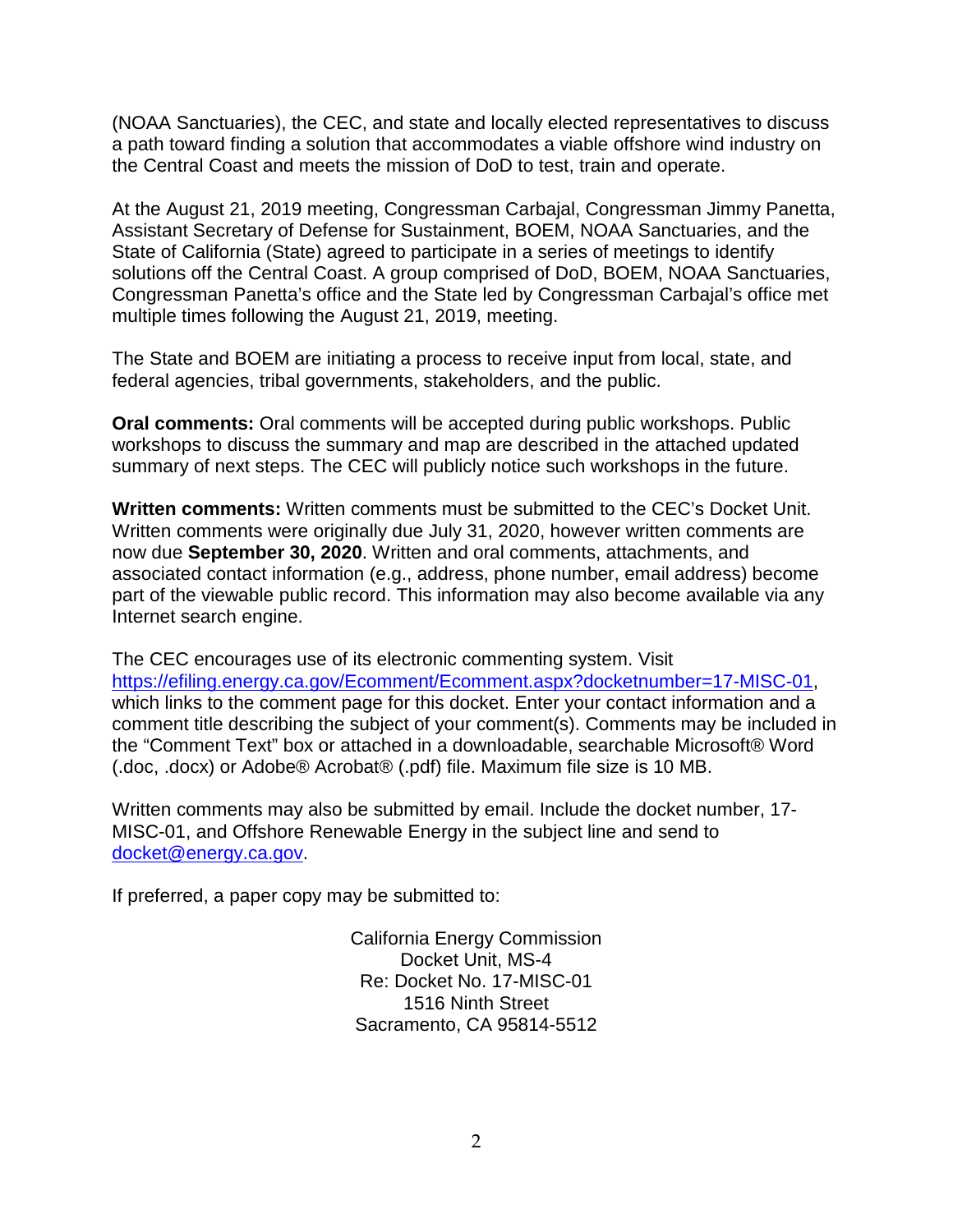News media inquiries can be directed to the Media and Public Communications Office at 1-916-654-4989 or at <u>mediaoffice@energy.ca.gov</u>.

Questions on the subject matter of this document should be directed to Eli Harland at [eli.harland@energy.ca.gov](mailto:eli.harland@energy.ca.gov) or (916) 654-5148.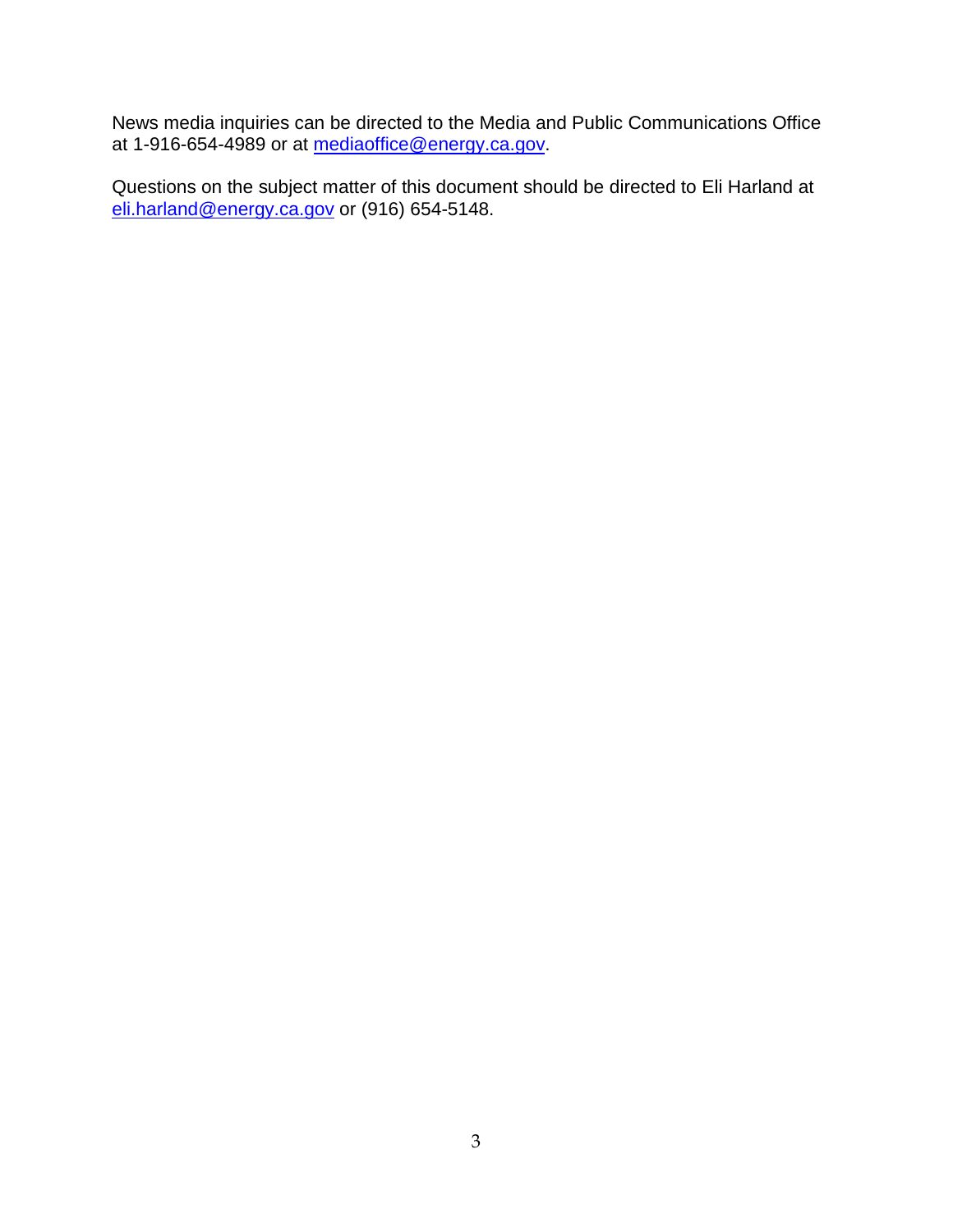### **Outreach on Additional Considerations for Offshore Wind Energy off the Central Coast of Californi[a2](#page-4-0)**

#### **Background**

The first meeting of the Bureau of Ocean Energy Management (BOEM) California Intergovernmental Renewable Energy Task Force (California Task Force) was held in October 2016, and the second meeting in September 2018. In October 2018, BOEM published a Call for Information and Nominations (Call) for three areas off the California coast, two of which are offshore the Central Coast: Morro Bay Call Area and Diablo Canyon Call Area.

Within BOEM's published Call in 2018, the Morro Bay and Diablo Canyon Call Areas were assessed as incompatible with wind energy development by the U.S. Department of Defense (DoD). The Diablo Canyon and Morro Bay Call Areas are heavily utilized by multiple DoD components and, based upon current and future expected use, DoD assessments have found wind development there to be incompatible with the wide array of critical DoD activities.

#### **California's Clean Energy Goals and Offshore Wind**

California is committed to a rapid reduction of greenhouse gas (GHG) emissions from the State's economy and has established long-term policies to reduce most of the GHG emissions from the electric sector by 2045. Developing a diverse portfolio of renewable resources is a key component of California's approach to building a reliable and cost-effective low-carbon energy system.

Existing transmission infrastructure on the Central Coast is designed to reliably deliver the output of both the Diablo Canyon Power Plant (~2,000 MW) and the retired Morro Bay Power Plant (~1,000 MW). Offshore wind from the Central Coast is an opportunity for a source of clean energy in proximity to existing transmission infrastructure and energy consumers.

#### **Process and Outcomes**

On August 21, 2019, Congressman Carbajal hosted a meeting with senior officials from DoD, BOEM, the National Oceanic and Atmospheric Administration (NOAA Sanctuaries), the California Energy Commission (CEC), and state and locally elected representatives to discuss a path toward finding a solution that accommodates a viable offshore wind industry on the Central Coast and meets the mission of DoD to test, train and operate.

At the August 21, 2019 meeting, Congressman Carbajal, Congressman Panetta, Assistant Secretary of Defense for Sustainment, BOEM, NOAA Sanctuaries, and the State of California (State) agreed to participate in a series of meetings to identify solutions off the Central Coast. A group comprised of DoD, BOEM, NOAA Sanctuaries, Congressman Panetta's office and the State led by Congressman Carbajal's office met multiple times following the August 21, 2019 meeting.

<span id="page-4-0"></span> <sup>2</sup> This document was jointly prepared by Congressman Carbajal's staff, Department of Defense, Bureau of Ocean Energy Management, NOAA Sanctuaries, California Energy Commission, and the California Ocean Protection Council.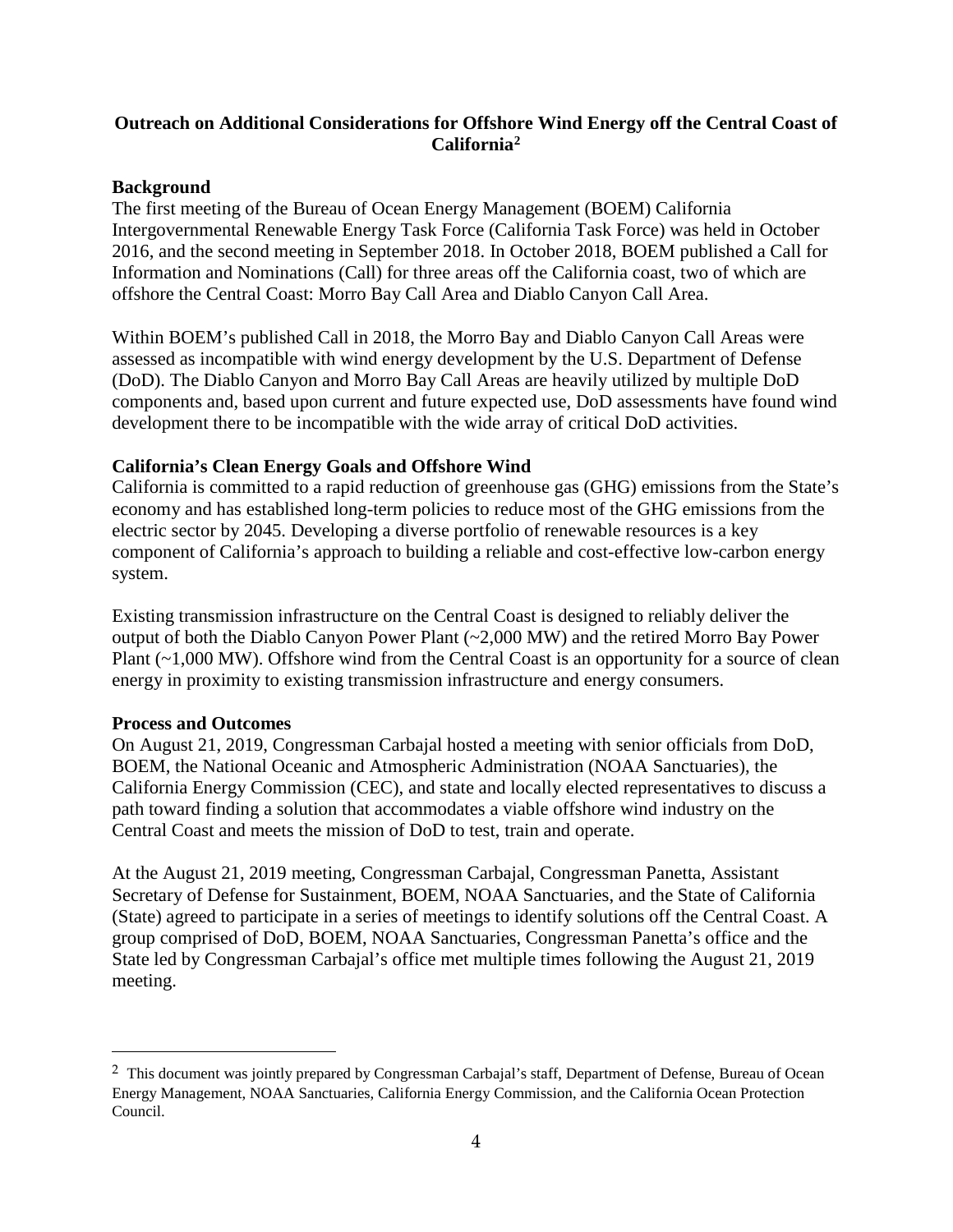The group did not re-examine areas within the Diablo Canyon Call Area at this time due to DoD's significant mission activities in the area.

The group focused on areas proximate to and within the Morro Bay Call Area that may be compatible with DoD operations. The group identified areas that include portions of the Morro Bay Call Area as well as an area to the north and to the south of the Morro Bay Call Area (North and South), described and mapped to solicit further input from interested stakeholders and the public. A brief description of each area is below as well as a map of the areas included at the end of this document.[3](#page-5-0)

- The North area is approximately 149 square miles (starting at 15 miles from the coast) or 125 square miles (starting at 17 miles from the coast).
- The South area is approximately 90 square miles (starting at 15 miles from the coast) or 67 square miles (starting at 17 miles from the coast).

The group also discussed an approximately 90 square mile area within Monterey Bay National Marine Sanctuary (MBNMS) adjacent to the Morro Bay Call Area, identified as "Discussion Area" on the map at the end of this document. This area may be compatible with DoD's operations, however BOEM does not have authority to lease or develop a call area within any national marine sanctuary, and NOAA Sanctuaries has no provisions for leasing wind development within MBNMS at this time. The area is labeled "Discussion Area" on the map to facilitate stakeholder and public input.

#### **Next Steps**

 $\overline{a}$ 

At the California Task Force meeting on March 9, 2020<sup>[4](#page-5-1)</sup>, the State and BOEM initiated a process to receive input on the North and South areas from local, state, and federal agencies, tribal governments, stakeholders, and the public. During the task force meeting, the planned public outreach to receive input was described, including a discussion, that the State and BOEM were anticipating at that time that it could be necessary to move forward with remote meetings instead of in-person meetings to slow the spread of COVID-19.

The State and BOEM are taking a revised approach to public outreach consistent with the recommendations from the California Department of Public Health and local county orders to encourage physical distancing to slow the spread of COVID-19. As shown in the table below, the State and BOEM are scheduling remote public outreach meetings, including a remote public workshop.

The State and BOEM are committed to a broad public engagement process prior to taking any steps to act upon the North and South areas. As needed, any future in-person public workshop in the Central Coast community will be conducted as allowed by the California Department of Public Health and local county orders.

<span id="page-5-0"></span><sup>&</sup>lt;sup>3</sup> The areas shown on the map at the end of this document will also be available on the California Offshore Wind Energy Gateway at [https://caoffshorewind.databasin.org/.](https://caoffshorewind.databasin.org/)

<span id="page-5-1"></span><sup>4</sup> For more information about the March 9, 2020 BOEM California Intergovernmental Renewable Energy Task Force meeting see [https://www.boem.gov/regions/pacific-ocs-region/march-9-2020.](https://www.boem.gov/regions/pacific-ocs-region/march-9-2020)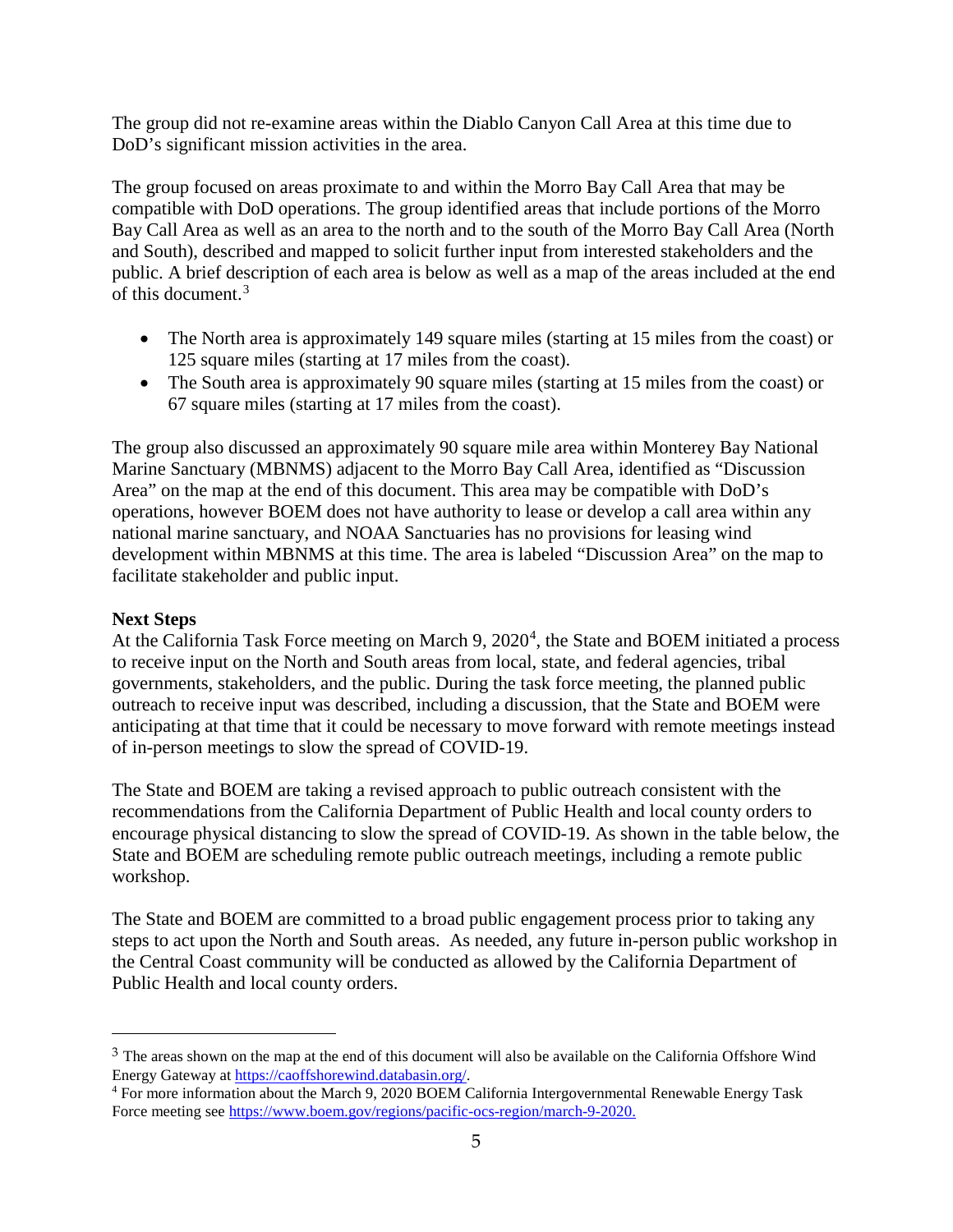The State and BOEM will use current information and data, including but not limited to information on the California Offshore Wind Energy Gateway, as well as a public outreach process to evaluate potential conflicts and constraints for developing offshore wind in the North and South areas.

In addition to being able to provide public comment during the public workshops described below, the CEC will collect written comments in the California Offshore Renewable Energy docket: [https://efiling.energy.ca.gov/Lists/DocketLog.aspx?docketnumber=17-MISC-01.](https://efiling.energy.ca.gov/Lists/DocketLog.aspx?docketnumber=17-MISC-01)

| <b>Currently Planned Public Outreach:</b>     |                              |  |
|-----------------------------------------------|------------------------------|--|
| <b>Public Notice of Availability</b>          | February 7, 2020/May 7, 2020 |  |
| Released/Revised                              |                              |  |
| <b>BOEM-CA Renewable Energy Task Force</b>    | <b>March 9, 2020</b>         |  |
| Webinar                                       |                              |  |
| Public Workshop (webinar only)                | <b>June/July 2020</b>        |  |
| Big-Sur Multi-Agency Advisory Committee       | <b>June 2020</b>             |  |
| Monterey Bay NMS Advisory Council             | <b>July 2020</b>             |  |
| Written comments due to the CEC               | <b>September 30, 2020</b>    |  |
| The State and BOEM will schedule additional   | Scheduled as needed*         |  |
| remote public workshops as necessary, and     |                              |  |
| offer to schedule remote meetings with tribal |                              |  |
| governments, as well as remote meetings with  |                              |  |
| specific stakeholders (fishing industry,      |                              |  |
| environmental organizations, offshore wind    |                              |  |
| industry, etc.).                              |                              |  |
| Public Workshop in the Central Coast          | As Needed**                  |  |
| community (in-person)                         |                              |  |

\*The CEC will announce all remote public workshops using the "offshoreenergy" listserver. The CEC and BOEM will reach out to tribal governments and specific stakeholders to offer remote meetings.

\*\* The State and BOEM are committed to a broad public engagement process prior to taking any steps to act upon the North and South areas. As needed, any future in-person public workshop in the Central Coast community will be conducted as allowed by the California Department of Public Health and local county orders.